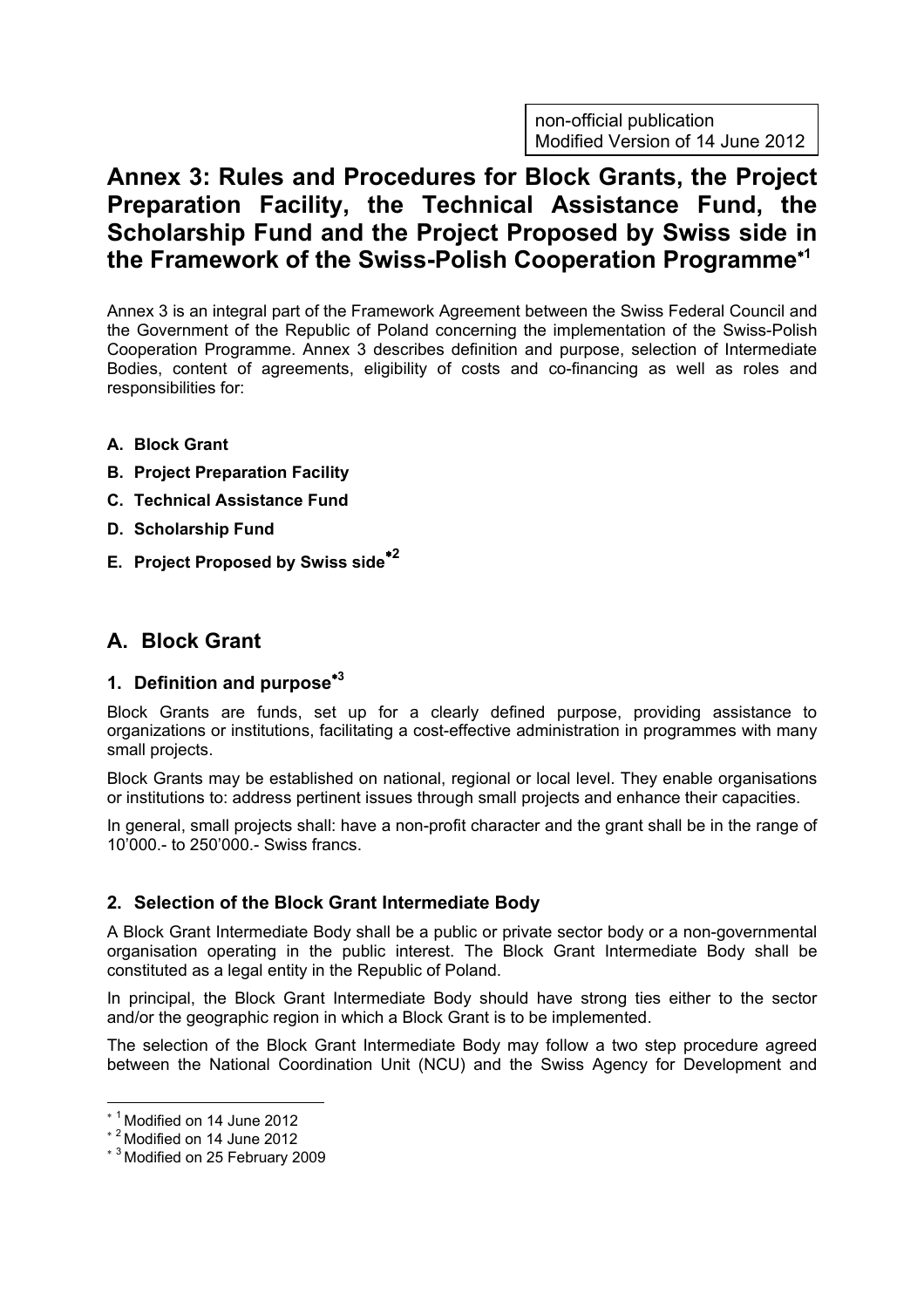Cooperation (SDC). Applicants may submit an outline of the envisaged Block Grant before submitting a complete application. Outlines and full applications shall be commented by the NCU and submitted to SDC for approval.

SDC shall assess whether a proposed Block Grant Intermediate Body is suitable for granting assistance and whether the suggested implementation set-up is adequate. Based on the assessment, SDC shall provide feedback to the NCU and the Block Grant Intermediate Body and shall decide on the financing of the Block Grant.

### 3. Block Grant Agreement<sup>\*</sup>

For each Block Grant, an agreement shall be prepared and signed by the NCU on the Polish side and by SDC on the Swiss side. The content of the Block Grant Agreement shall include i.a.:

- Objectives of the Block Grant;
- Organisational structure, roles and responsibilities (incl. constitution of a steering and small project approval committee);
- Procedures for the assessment and selection of small projects (incl. selection criteria);
- Co-financing rules and procedures;
- Implementation schedule;
- Budget and financial planning (incl. management costs);
- Disbursement and audit procedures;
- Monitoring and steering;
- Reporting;
- Publicity measures.

Based on the Block Grant Agreement, the NCU shall prepare and sign with selected Block Grant Intermediate Body the Block Grant Implementation Agreement.

### 4. Eligibility of costs and co-financing

Eligible costs for the management and administration of the Block Grant shall be defined in the Block Grant Agreement.

Small projects implemented by the Block Grant Intermediate Body on its own are not eligible for funding by the Block Grant.

The Block Grant's contribution to small projects shall be determined on a case-by-case basis and may reach up to 100%.

Support by the Block Grant shall not replace subsidised facilities and bank loans.

### 5. Roles and Responsibilities

### Roles and responsibilities of the NCU include:

- Propose the establishment of Block Grants:
- Ensure the establishment of Block Grants including invitation or call for proposals, Block Grant Intermediate Body pre-selection, preparation of agreement;
- Ensure the supervision of Block Grants by establishing adequate monitoring, steering and auditing systems;
- Establish financial control mechanisms

 $\overline{a}$ 

<sup>∗</sup> Modified on 6 July 2010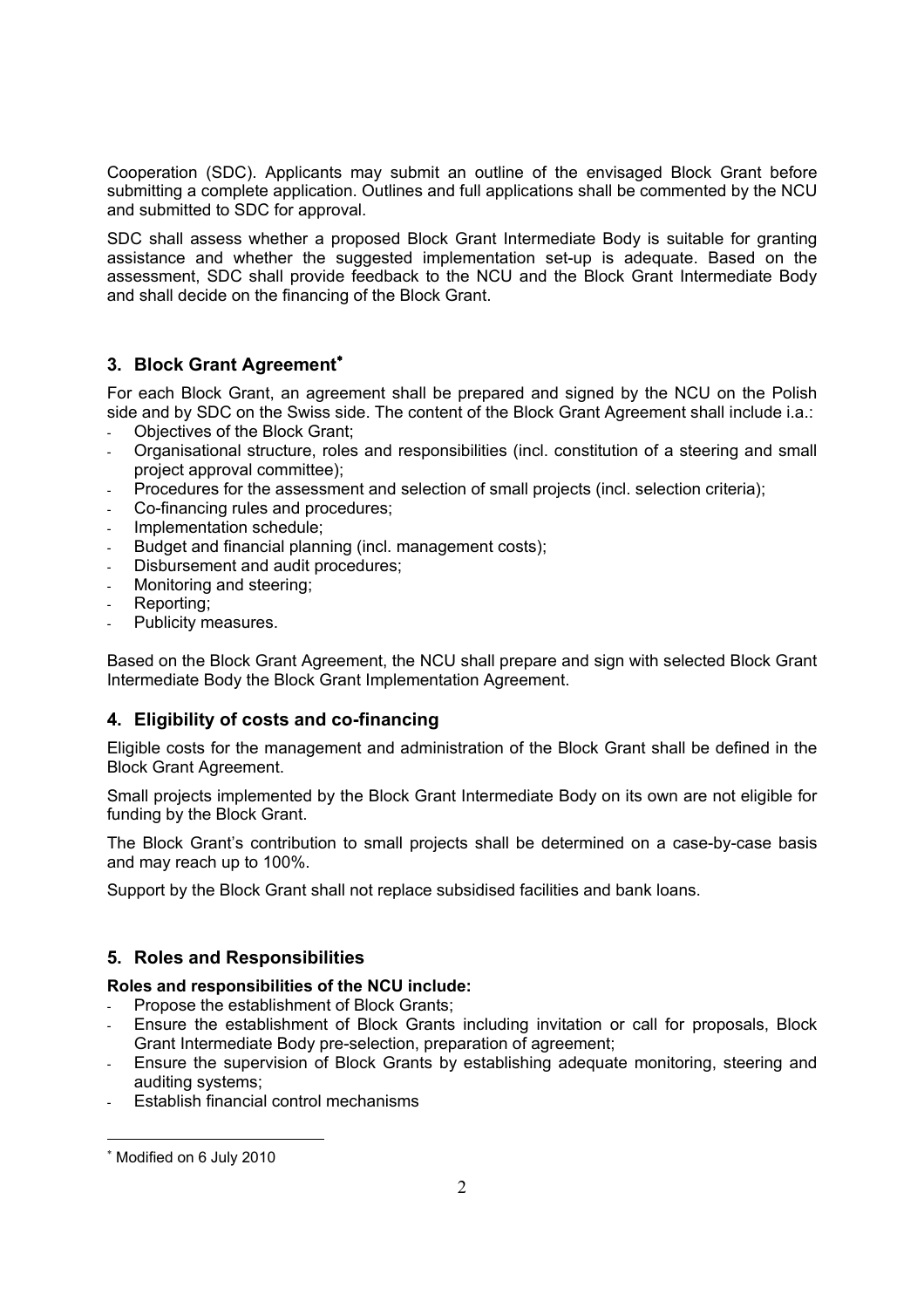- Nominate an observer in the steering and small project approval committee;
- Control the efficient and effective use of the Block Grants;
- Ensure regular reporting to SDC on the implementation progress of Block Grants, as well as ensure immediate reporting in case of any irregularities;
- Ensure auditing and follow-up to audit recommendations;
- Ensure inclusion of the Block Grants in the general publicity on the Contribution.

#### Roles and responsibilities of the Block Grant Intermediate Body include:

- Overall management of the Block Grant;
- Establish and chair a steering and small project approval committee
- Establish an adequate financial and operational controlling system for small project implementation;
- Call for and collect proposals for small projects, review compliance with the proposal requirements and establish selection recommendations;
- Establish contracting arrangements with the organisations and institutions implementing the small projects;
- Apply controlling systems and intervene if required. Inform the NCU on irregularities immediately;
- Report to the NCU. Reporting includes at least an annual progress report and financial reports;
- Publicity on the Block Grant implementation.

#### Roles and responsibilities of the steering and small project approval committee include:

- Select small projects for implementation;
- Discuss progress reports;
- Review and adapt small project selection criteria.

#### Roles and responsibilities of SDC include:

- Approve in principle the establishment of Block Grants;
- Provide feedback on outlines for Block Grants;
- Decide on the financing of Block Grants:
- Nominate a representative or an observer in the steering and small project approval committee;
- Monitor implementation progress on a general level;
- Assess and discuss implementation progress with the NCU based on annual reporting by the NCU.

Roles and responsibilities may periodically be reviewed. A first review shall take place during the first annual meeting of the Parties.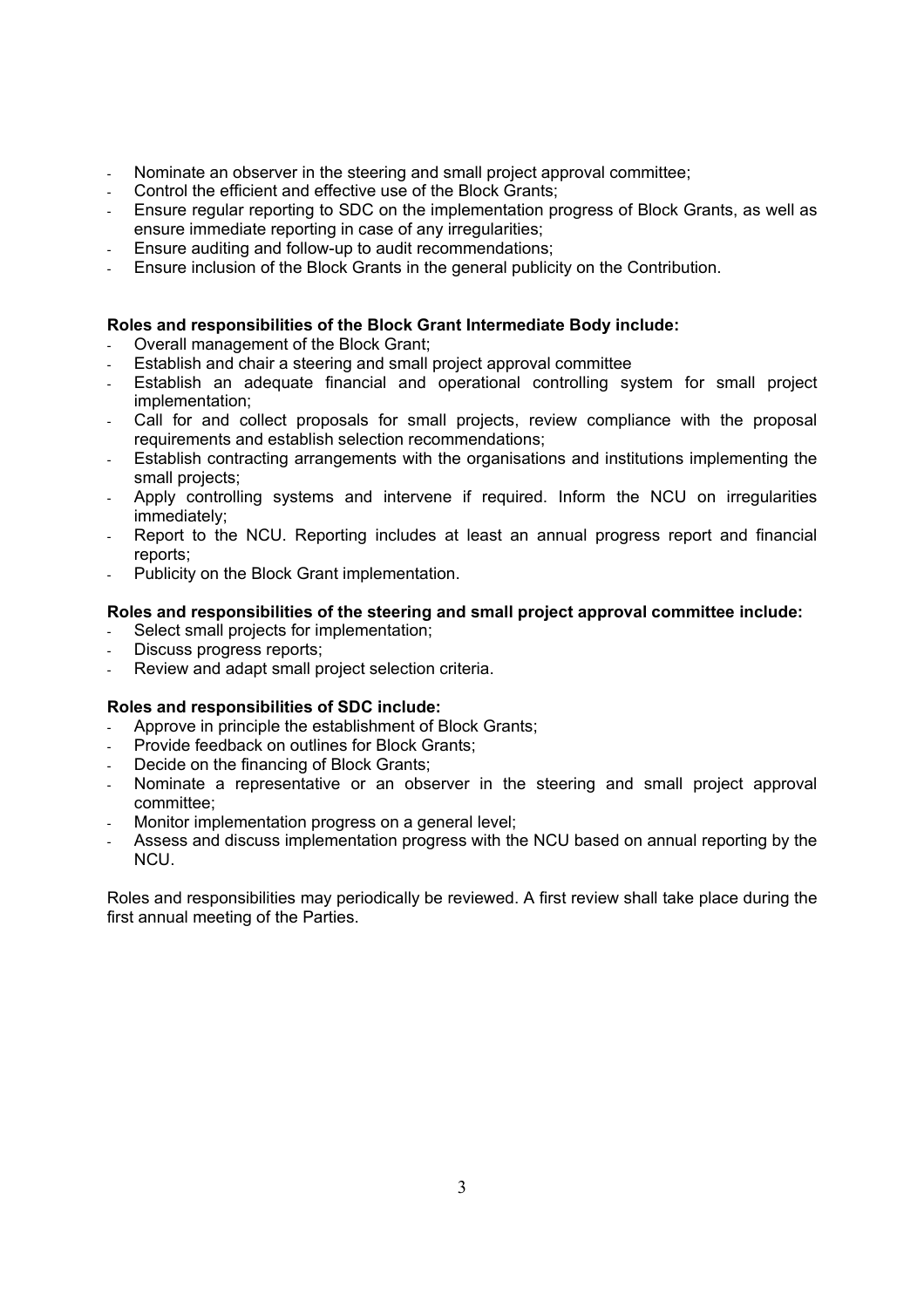## B. Project Preparation Facility

### 1. Definition and purpose

A "Project Preparation Facility" provides financial support for the preparation of the Final Project Proposals (e.g. feasibility studies, environmental impact assessments, etc.).

### 2. Request and approval procedures

A request for financial support within the Project Preparation Facility must be part of the Project outline (cf. Annex 2, Chapter 2.1).

SDC or SECO shall assess whether the requested assistance for project preparation is suitable for financial support.

The decision on the provision for financial support for the project preparation is part of the final decision by Switzerland on the Project outline.

### 3. Management of the Project Preparation Facility

The Intermediate Body of the Project Preparation Facility is the NCU.

### 4. Project Preparation Facility Agreement

The Project Preparation Facility Agreement shall be prepared and signed by the NCU on the Polish side and by SDC / SECO on the Swiss side. The content of the Project Preparation Facility Agreement shall include i.a.:

- Obiectives of the Project Preparation Facility;
- Roles and responsibilities:
- Detailed listing of costs eligible for financing;
- Co-financing:
- Audit procedures, monitoring and reporting.

### 5. Co-financing

Financial means provided by the Project Preparation Facility require a minimum co-financing of 15% by the recipient or any third party. The co-financing rate shall be determined on a case-bycase basis.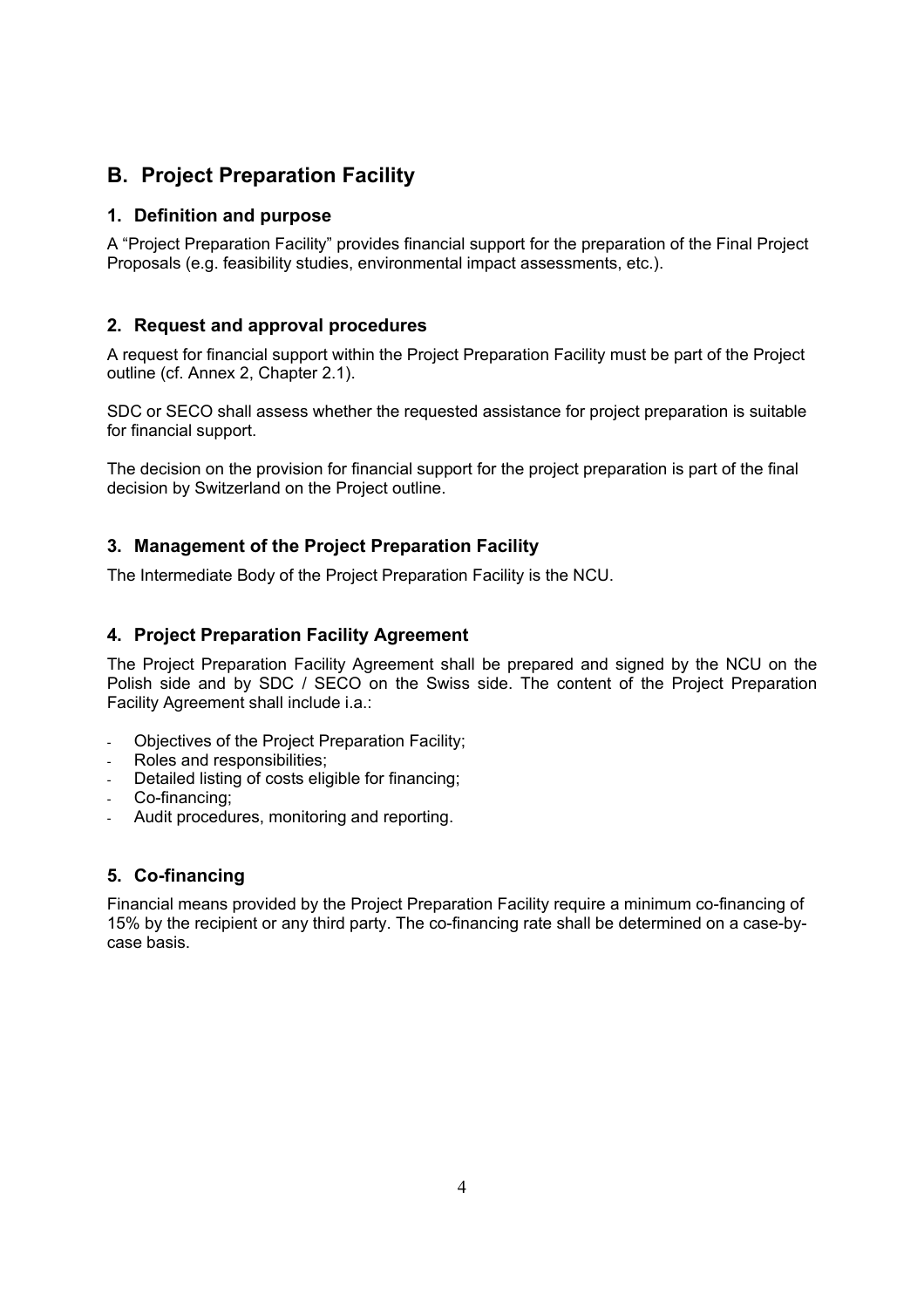## C. Technical Assistance Fund

### 1. Definition and purpose

A Technical Assistance Fund may be established to contribute to some additional costs incurred by the Republic of Poland for the efficient and effective implementation of the Contribution.

### 2. Eligible costs

Costs incurred by the Polish authorities for the management, implementation, monitoring and control of the Contribution are in general not eligible for financing. However, some costs incurred by the Polish authorities for tasks performed additionally and exclusively for the implementation of the Contribution are eligible for financing, if they belong to one of the following categories:

- a) Costs of Monitoring and Advisory Committees for the Swiss-Polish Cooperation Programme;
- b) Training for potential Executing Agencies with the objective to prepare them for the Swiss-Polish Cooperation Programme;
- c) Hiring of consultants and experts for the review of Project proposals addressed to the NCU and the preparation of financing requests to Switzerland;
- d) Hiring of consultants and experts for the monitoring and for the review of Projects financed by the Contribution and of the overall Swiss-Polish Cooperation Programme;
- e) Audits and on the spot checks of operations related to the Contribution, where this relates to activities above and beyond the normal obligations of the Republic of Poland;
- f) Publicity measures related to the Contribution;
- g) Costs for the participation in meetings with Swiss authorities held outside of the Republic of Poland ;
- h) Translation costs of the NCU and Intermediate Bodies at the level of the management of the Swiss Contribution;
- i) Additional equipment, including software, specifically procured for the implementation of the Contribution.

### 3. Intermediate Body for the Technical Assistance Fund

The Intermediate Body of the Technical Assistance Fund is the NCU.

### 4. Technical Assistance Fund Agreement

The Technical Assistance Fund Agreement shall be prepared and signed by the NCU on the Polish side and by SDC / SECO on the Swiss side. The content of the Technical Assistance Fund Agreement shall include inter alia:

- Objectives of the Technical Assistance Fund;
- Detailed listing of costs eligible for financing;
- Organisational structure, roles and responsibilities;
- Procedures:
- Budget and financial planning;
- Audit procedures;
- Monitoring and steering;
- Reporting.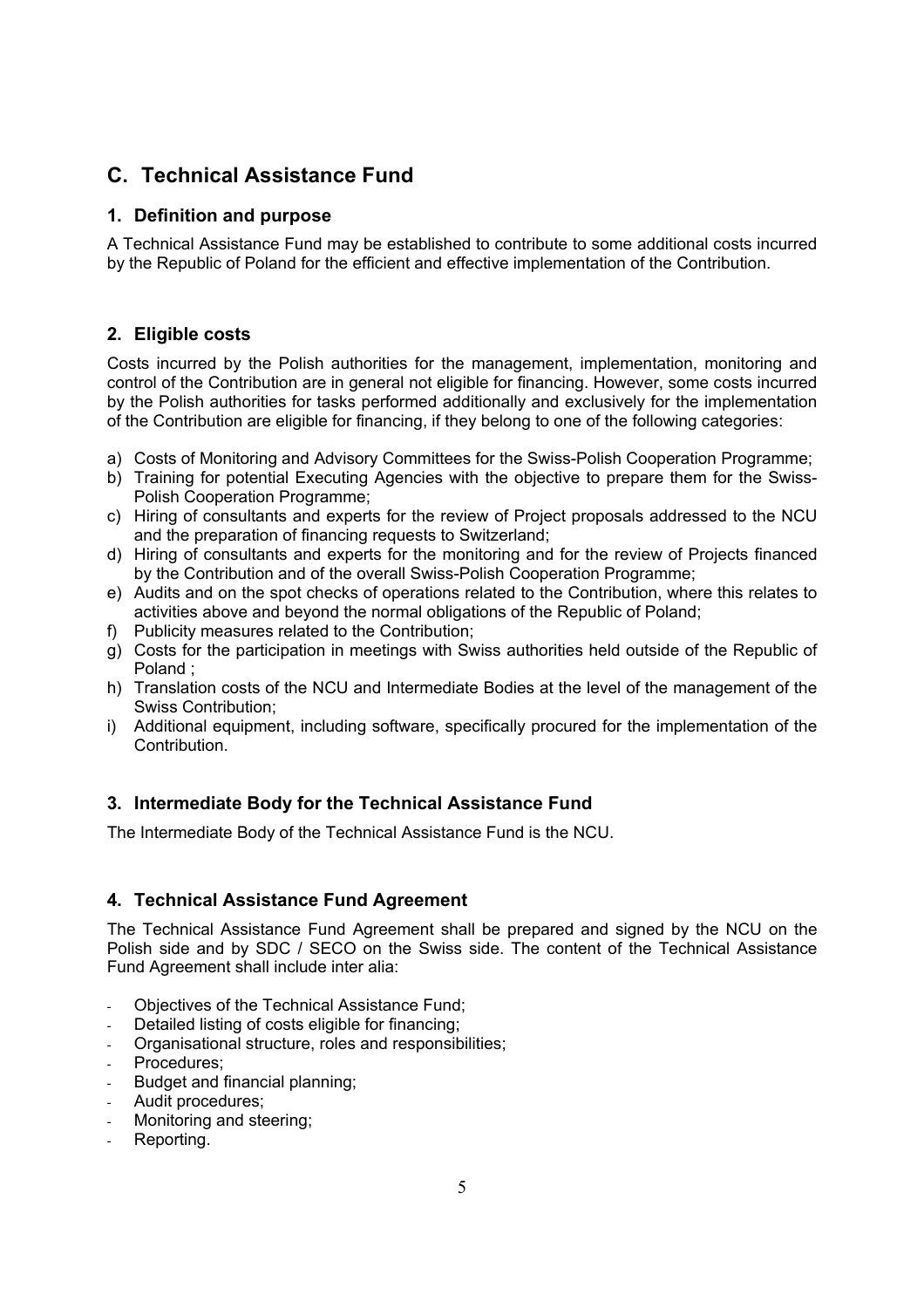## D. Scholarship Fund

### 1. Definition and purpose

A Scholarship Fund shall be established. It shall provide financing for educational and research scholarships for Polish students and researchers admitted at higher education and research institutions in Switzerland.

Educational scholarships shall enhance the development of high quality human resources, encourage networking and initiate cooperation among young academics.

Research scholarships shall promote excellence in research, allow outstanding personal achievements of junior and senior researchers, stimulate networking and enhance Swiss-Polish research cooperation. Research scholarships may be linked to the creation of trans-national teams and joint research projects.

Rules and procedures for the Scholarship Fund will be different from those defined in Annex 2.

### 2. Intermediate Body for the Scholarship Fund

The Intermediate Body for the management of a Scholarship Fund is a Swiss institution.

### 3. Scholarship Fund Agreement

The Scholarship Fund Agreement shall be prepared by the Intermediate Body. It shall be signed by the NCU on the Polish side and by the SDC on the Swiss side. The content of the Scholarship Fund Agreement shall include inter alia:

- Objectives of the Scholarship Fund;
- Detailed listing of costs eligible for financing;
- Organisational structure, roles and responsibilities;
- Procedures;
- Budget and financial planning;
- Audit procedures;
- Monitoring and steering:
- Reporting.

### 4. Eligible costs

Eligible costs include scholarships costs such as displacement, living expenses, insurance, matriculation fees, specific research and publication costs.